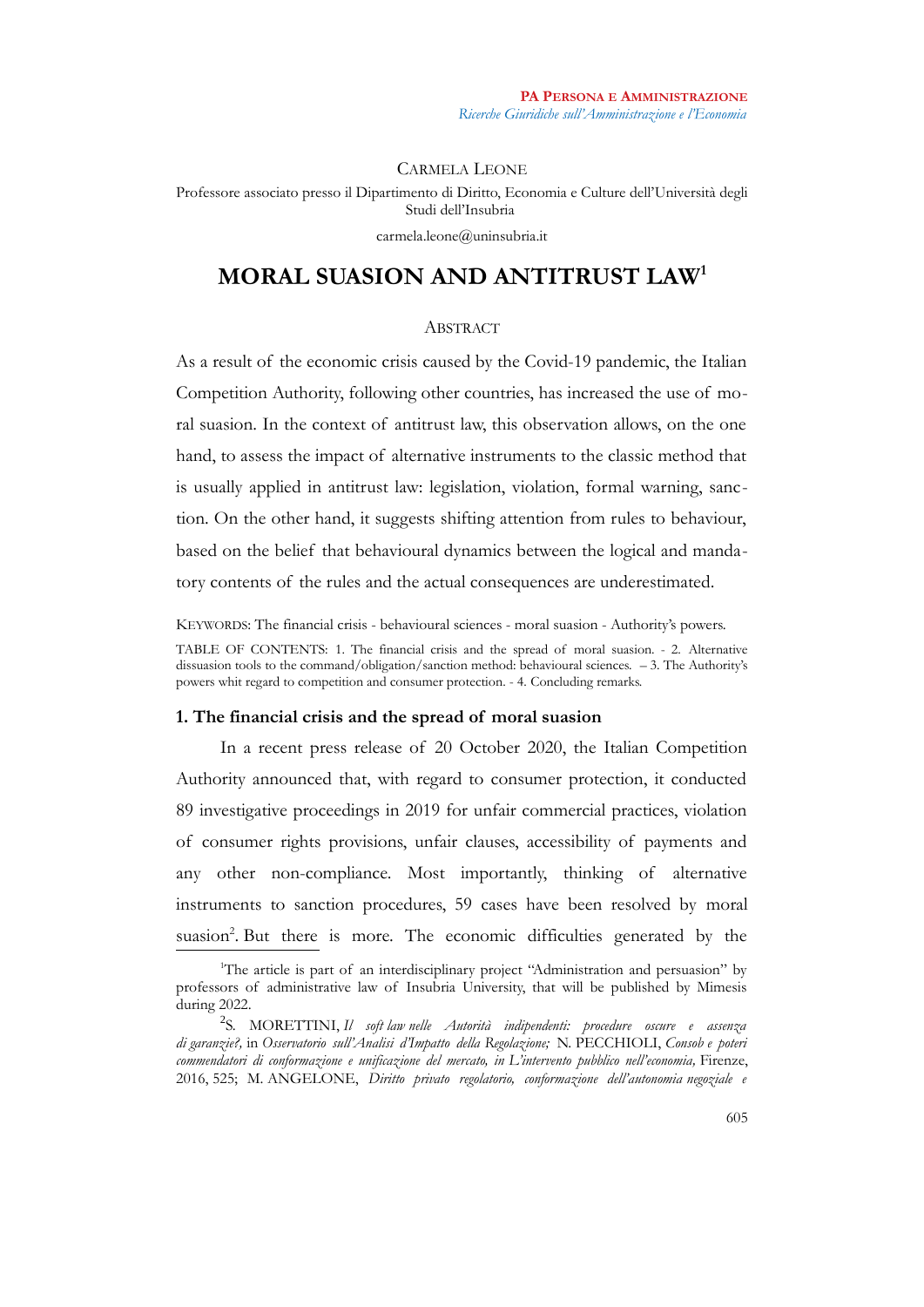pandemic led the Authority, in the first nine months of 2020, to resort to moral suasion in 110 cases compared to 59 in the year before, while the imposition of sanctions was reduced to 49 cases compared to the previous 89 (for a total of 43.9 million compared to 74.6 million).

These data are relevant to scholars trying to assess the impact of alterna tive instruments used compared to the classic method usually applied in antitrust law: legislation, violation, formal warning, sanction.

The antitrust authorities of major countries were forced to review their policies and intervention methods with a two-fold purpose: to manage investigative activities during the lockdown phase, and (above all) to identify the enforcement tools to be adopted to protect the competition in markets that had suddenly entered a crisis also as a result of production activities blocked by public measures, the reduction in trade and international commerce, as well as a sudden decrease of the demand in a highly depressed economic context and with significant liquidity problems<sup>[3](#page-1-0)</sup>.

The antitrust authorities have shifted their attention to prevention and awareness measures. The UK Competition and Markets Authority (CMA) provides a good example: facing a large number of reports of significant and apparently unjustified price increases, especially in the distribution sector, it has immediately written to the companies concerned, even before starting investigations. On the one hand it asked for detailed information on the causes of such anomalies, and on the other hand it highlighted the possible

*controllo sulle discipline eteronome dettate dalle Autorithies*, in *Nuove Autonomie,* 2017.

More generally on moral suasion and "persuasion" policies see J. T. ROMANS SOURCE, *Moral Suasion as an Instrument of Economic Policy The American Economic Review* , Vol. 56, No. 5, 1966, 1220- 1226; S.ONGENA, A. POPOV, AND N. VAN HOREN, *The Invisible Hand of the Government: Moral Suasion during the European Sovereign Debt Crisis,* in *American Economic Journal: Macroeconomics* 2019, 346–379; B. DRUPP, M.A.MEYA, *Moral Suasion and the Private Provision of Public Goods: Evidence from the COVID-19* Pandemic, *in Environ Resource Econ.,* 2020, 76, 1117–1138.

<span id="page-1-0"></span><sup>3</sup>F. GHEZZI- L. ZOBOLI, *L'antitrust ai tempi del coronavirus: riflessioni sulle esperienze internazionali e sulle iniziative italiane,* in *Rivista delle società,* 2020, 625.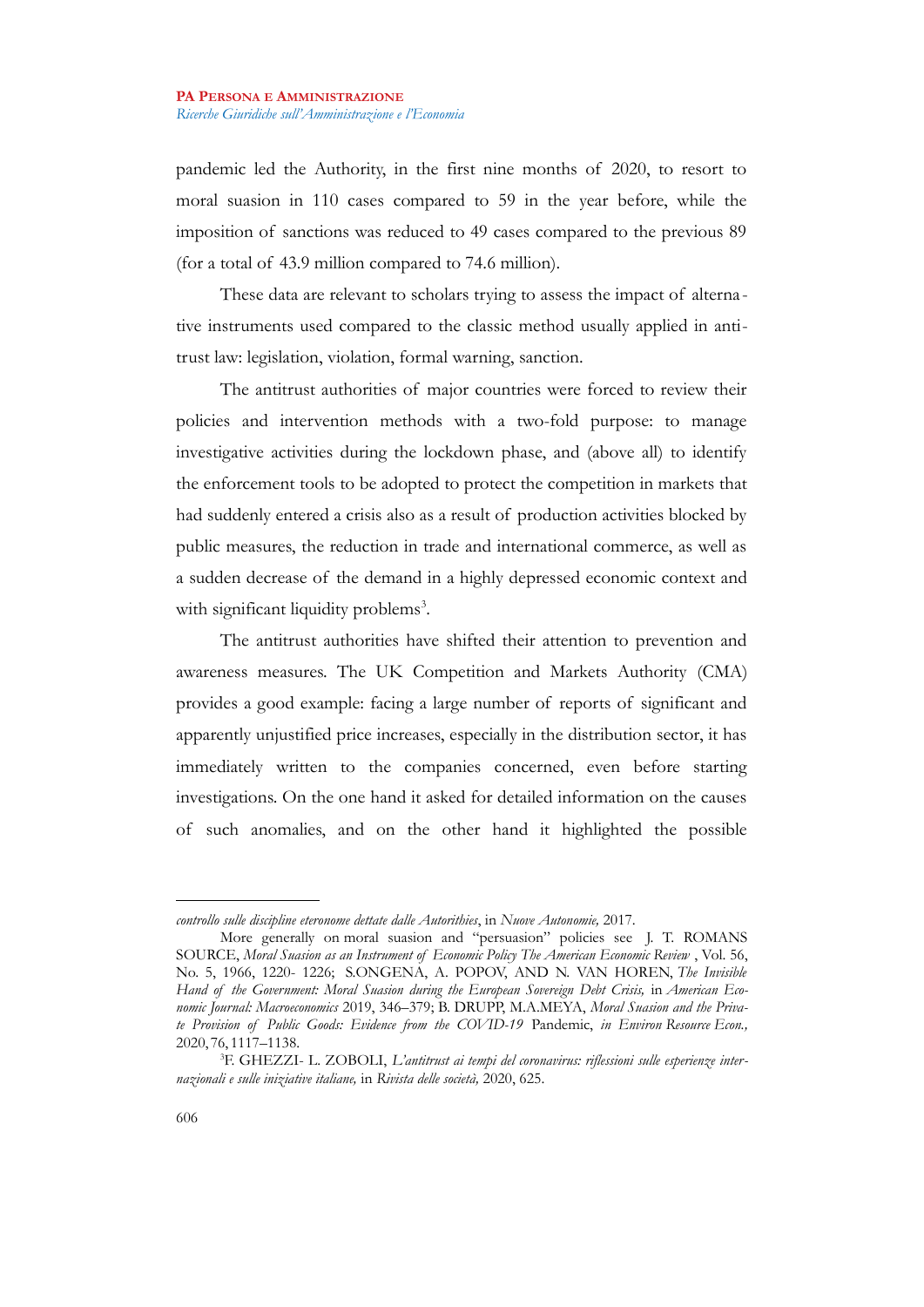reputational and sanctioning risks if such increases were to hide violations of antitrust rules.

In this new scenario, the role and action of the antitrust authorities is fundamental: the authorities can certainly initiate, *ex post*, investigations, condemning companies and even imposing high penalties. These actions risk being ineffective: companies that are already relatively weak financially would in fact have great difficulty in paying the fines. Therefore, the CMA has written numerous open letters to the main business associations, summarising the main problems encountered and competition concerns, and illustrating how companies should behave during and after the health crisis to comply with the competition protection rules. These initiatives also seem functional to better legitimise antitrust action in times of crisis, intervening, though not against companies, to protect consumers and citizens.

One must consider that it is indeed the companies that facilitate the elimination of practices suspected to be anticompetitive, before bringing the procedure. Only in this case, they can avoid the sanction. According to a superficial investigation, failure to impose sanctions appears the only reason for collaboration. On closer inspection, through alternative instruments to the usual method of rule/formal warning/sanction, companies choose the most effective measure to eliminate any anticompetitive profiles, avoiding defamation which is extremely damaging to the credibility of a product and, thus, to the manufacturer.

# **2. Alternative dissuasion tools to the command/formal warning/sanction method: behavioural sciences**

First of all, we highlight a dissuasive tool which, with regard to unfair commercial practices, is explicitly regulated in Article 4, letter d, of the Regulation on investigative procedures in the field of consumer protection by attributing to an administrative authority, endowed with undoubted authority, a power other than the traditional one (obligation/violation/formal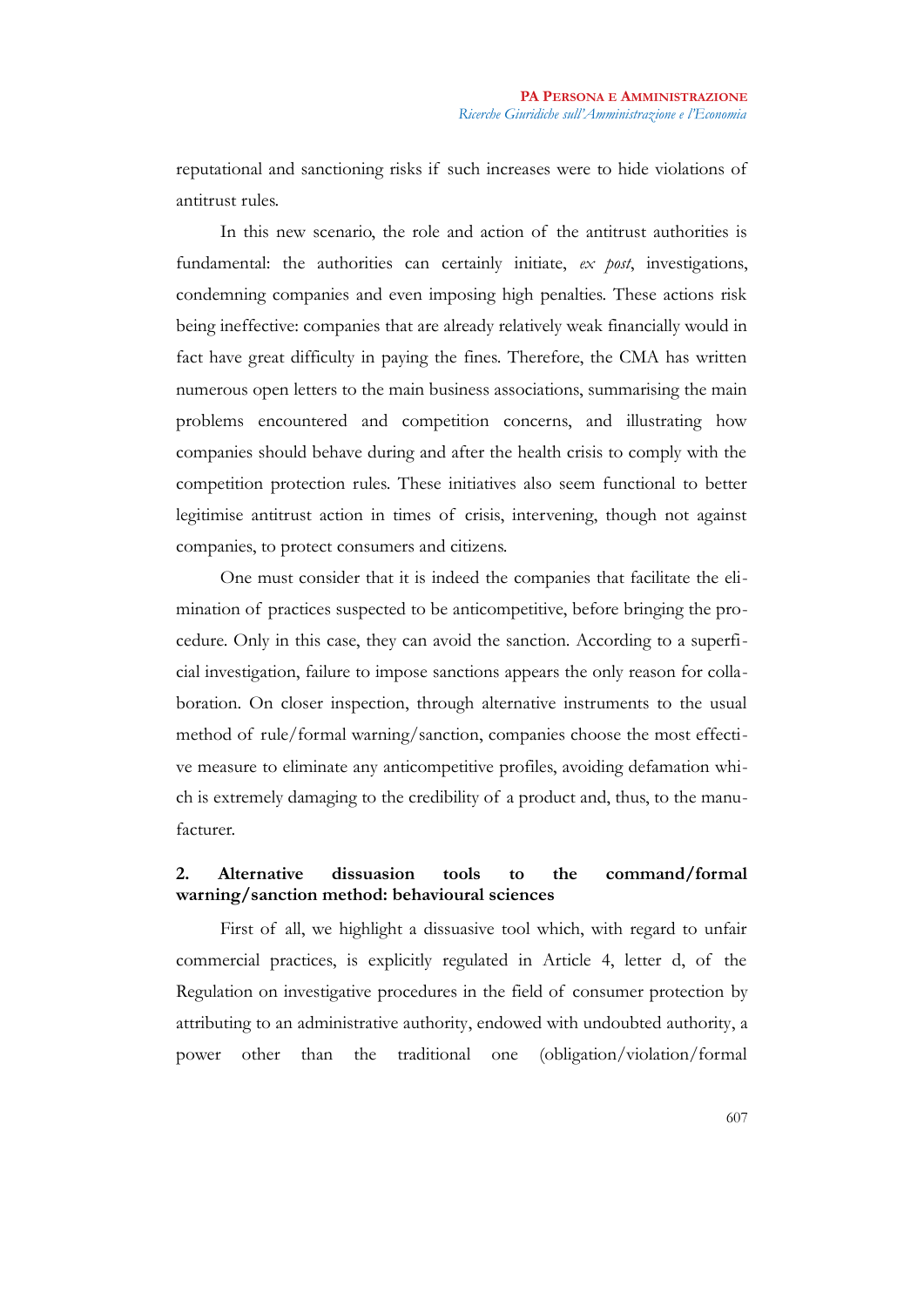warning/sanction). Such power is capable of inducing supervised subjects to a morally and socially correct behaviour. This paper will analyse only the moral suasion in the antitrust field, although we are aware of its numerous applications before independent Authorities. The phenomenon of soft law, very widespread in the international and European context, has also been present for many years in the domestic one<sup>[4](#page-3-0)</sup>. Specifically, prominent, among the soft regulation acts adopted by national public administrations, are the numerous interventions of moral suasion or dissuasion developed by the various independent administrative authorities (IA). One can think, by way of example, of the instructions of the Bank of Italy, CONSOB communications, interpretative guidelines of ISVAP and COVIP, the answers to questions of the Italian Data Protection Authority, the decisions of the AVCP. These interventions are characterised by a high degree of informality and are placed outside the system of prescribed regulatory sources, giving rise to those that in Anglo-Saxon law are called tertiary rules.

Generally, there can be several causes that lead an IA to resort to soft regulation. In some cases, this choice simply represents a shortcut to fill a gap or to anticipate a subsequent binding act; in others, however, the Authority prefers to adopt a persuasive act so as not to excessively tighten the rules of the reference market. Obviously, this type of act does not create binding rules for economic operators. However, it is equally evident that these interventions are not entirely without legal effect, still containing solicitations from authoritative and particularly qualified institutional parties.

When taking into consideration the AGCM's (Italian Competition Authority) moral suasion, one easily notes that it consists in the Authority's power to invite the company concerned to active repentance before starting an actual investigative procedure; the purpose of moral suasion, which is part of the preventive protection tools to avoid disputes, is indeed to find a solution to

<span id="page-3-0"></span><sup>4</sup> S. MORETTINI, *Il soft law nelle Autorità indipendenti: procedure oscure e assenza di garanzie?, cit*.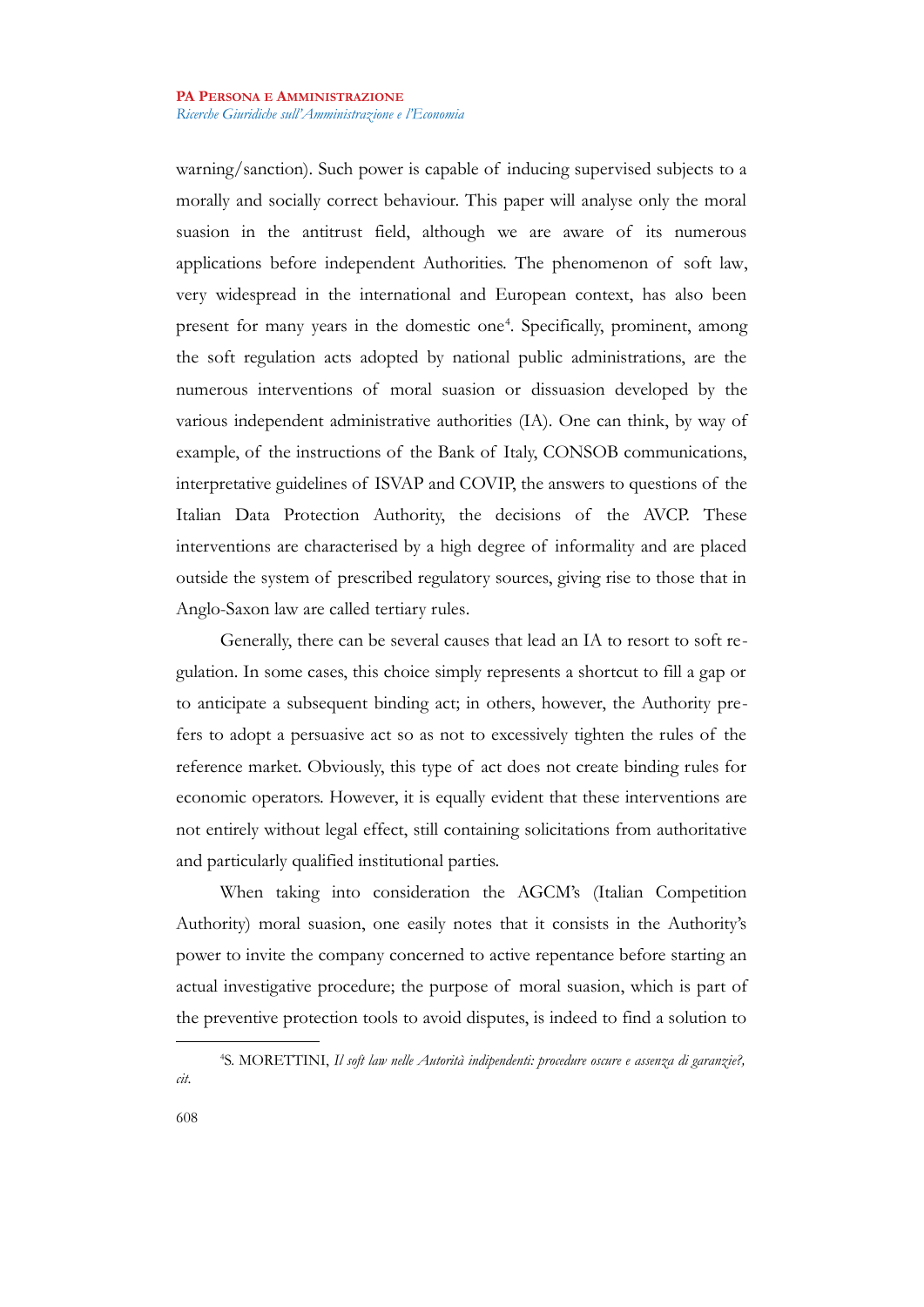protect the consumer without it being necessary for the violation (and its consequent punishment) to occur.

Hence, the ultimate objective of moral suasion is to avoid further restrictions leading to the start of a proceeding, something that can still occur at a later time: indeed, should the suggested guidelines not be observed, the Authority will exercise its unilateral and authoritative power, expressing the decision-making powers granted to it by law.

The companies concerned by the communications are guided by the signalling effect attributed to the proposal indications contained in the moral suasion: the Authority provides a series of indications consisting of actual technical suggestions adapted to the specific case which, if accepted and implemented by the companies, will lead to the correction of the current situation and the removal of the competitive issues raised.

The regulatory reference of our legal system, as has already been pointed out, is contained in the AGCM Regulation (Regulation on investigative procedures in the field of consumer protection) issued by the Authority in 2012 and subsequently updated in 2015. We would like to draw attention to this, since letter d) provides for the possibility of dismissal following the removal by the company of any possible deceit or illegality of an advertisement or of any possible unfair commercial practices (moral suasion), under Article 4, paragraph 5. The Authority can announce the outcome of this intervention, which will be communicated to the company, using adequate information methods and evaluating any confidentiality requirements duly justified by the company.

At this point, it is worth mentioning some cases that the Authority has resolved using the moral suasion approach. The analysis highlights the evolution of the Authority's interest in specific sectors. In other words, the pragmatic approach to the study of the cases resolved by the Authority with moral suasion shows that the recipients of communications aimed at removing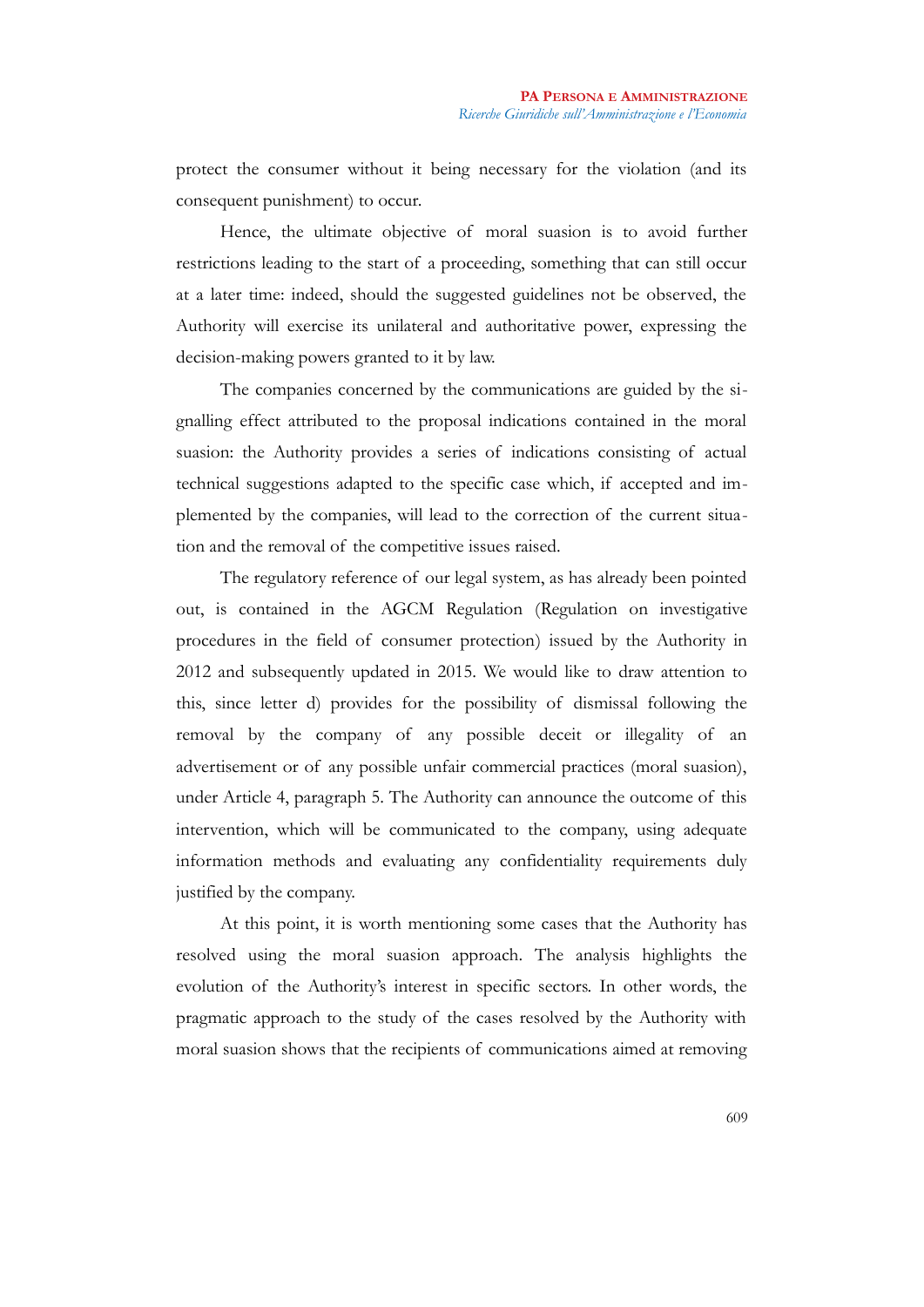unfair practices harmful to consumers, belong, in a first phase, to companies in the food sector*[5](#page-5-0)* . It then involves the digital technology and innovation sectors, crossing the new frontiers of communication and, more precisely, of social media and the more traditional energy sector. Finally, last year the Authority's attention focused on the consequences of the pandemic and, in particular, on banks and financial institutions.

<span id="page-5-0"></span><sup>&</sup>lt;sup>5</sup>Noteworthy are the cases solved with moral suasion, to better tell its story, starting from the numerous communications that the Authority sent to companies operating in the food sector: from the sale of frozen products to the unfair advertising campaign of Danone, and to the solicitations to eliminate improper indications from product packaging. In 2013, based on reports from other administrations as well as on elements the Authority itself acquired, the Authority held that several companies had put in place behaviours aimed at promoting the sale of frozen cod-based products, variously denominated with the name "cod", without the packaging adequately listing the exact indication of the fish species or its catch area. With communications of 19 December 2012, 7 May 2013, and 20 June 2013, the Authority requested these companies to remove any possible improprieties on the packaging, by properly indicating, on each part of the package and in any other means of communication, the species or area where the cod was caught. In response to these requests, the companies communicated that they intended to modify the respective packages by providing such indications on the front of each package, with adequate graphic evidence. That same year, based on reports and elements acquired by the Authority, it emerged that Danone Spa had promoted an articulated advertising campaign relating to Danacol. The protagonist – a man of average weight, presumably in his forties – was filmed in everyday-life situations surrounded by "little men" in yellow overalls (a metaphor for cholesterol), with the aim of oppressing the protagonist. By a communication of March 6, 2013, the Authority requested Danone to remove any possible improprieties of the advertisement, eliminating any generic reference – direct and indirect – to the potential onset of cholesterol, reformulating the wording of the claims made in the commercial, as well as mitigating the represented reduction of cholesterol in the spot. This was to diminish the parts emphasising the increase in cholesterol in the whole population and without specific reference to situations of excess, in compliance with the principle that a marked reference to diseases/risks may not be made to cause alarm – or to trivialise the issue – in order to present the product as a required solution to the problem. In response to this request, Danone interrupted the broadcasting of the spot and promised to use certain precautions in future advertisements relating to the product. In the future, a) the commercials will be aimed exclusively at those who already have excess cholesterol; b) they will not contain expressions such as "threat" and "silent enemy"; c) they will not convey the idea of urgent remedies to be taken against the problem ("Take action now!"); d) they will not emphasise the reduction achievable by taking the product. Therefore, in its meeting of 10 April 2013, the Authority held that the moral suasion intervention led to positive results. Again, in the food sector, this time acting mostly upon receiving reports from a consumer association, the Authority found that thirteen different companies had put in place behaviours aimed at promoting the sale of various and well-known food products (an effervescent digestive aid, a salami and some crackers) reporting incorrect information on the packaging and in the media – being ambiguous or not in line with current EU legislation. The information referred to the actual quantity of salt contained and was conveyed through expressions such as: "*with 30% less sodium*" "*little salt*"; "*unsalted*" and "*unsalted on surface*". With separate communications, on 7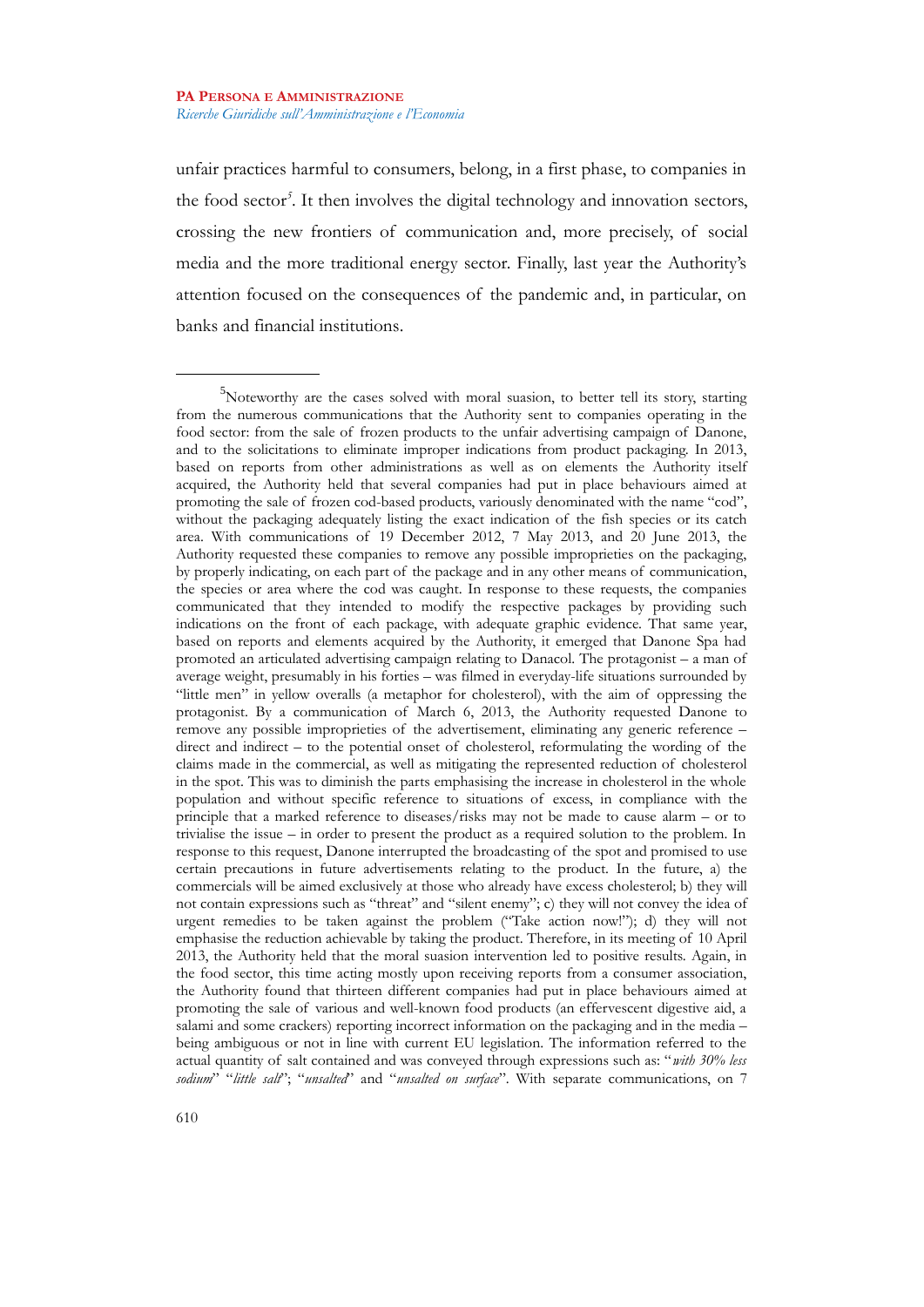Examples should be considered to highlight the difference between a command and control approach and an approach that involves collaboration by the companies.

The first case taken into consideration concerns Amazon and the suspected anticompetitive nature of the online purchase process on amazon.it, which did not show that the contract is concluded when the consumer receives the email confirming shipment of the goods. Therefore, by communication of 27 October 2016, the Authority invited Amazon to remove any possible improprieties. In response to the invitation, Amazon has undertaken the commitment to clarify the information with regard to this specific contractual provision. More specifically: a) in the phase preceding the one where the consumer places the order, it has replaced the words «*proceed to purchase*» with «*proceed to order*»; b) when the consumer is invited to make an offer, it emphasised the information (in the buy box under the «*buy now*» button), that the contract is concluded upon receipt of the mail confirming shipment of the goods; c) following the offer, it reaffirmed the nature of the communications sent in response to the consumer's order. Therefore, in its meeting of 4 May 2017, the Authority held that the moral suasion intervention led to positive results.

The second case is relevant because it concerns the protection of competition. At the end of March 2017, the Authority resolved to proceed with moral suasion against the *"Associazione Pubblici Esercizi di Roma*" (AEPER).

October 2013, and on 3 December 2013, the Authority invited the aforementioned companies to remove any possible improprieties in the communication concerning the respective products, eliminating or adequately modifying the disputed wording on each part of the packaging and, where used, in other advertising media. In response to the aforementioned request, the companies stated that they have deleted or modified or that they intend to delete or modify the communications concerning said products, thus definitively clarifying the actual nutritional value in relation to the presence of salt. More specifically, with reference to crackers, in addition to the elimination of the wording, some operators adopted the indication «S*alty crackers. Without grains of salt on the surface»*, while others used a comparative nutritional claim. The new packages were sold as of the following months, once the current stocks were exhausted, while the disclosure on other supports, where provided, took place in full agreement with the changes made to the packaging. Therefore, in its meeting of 5 March 2014, the Authority held the outcome of the moral suasion intervention successful.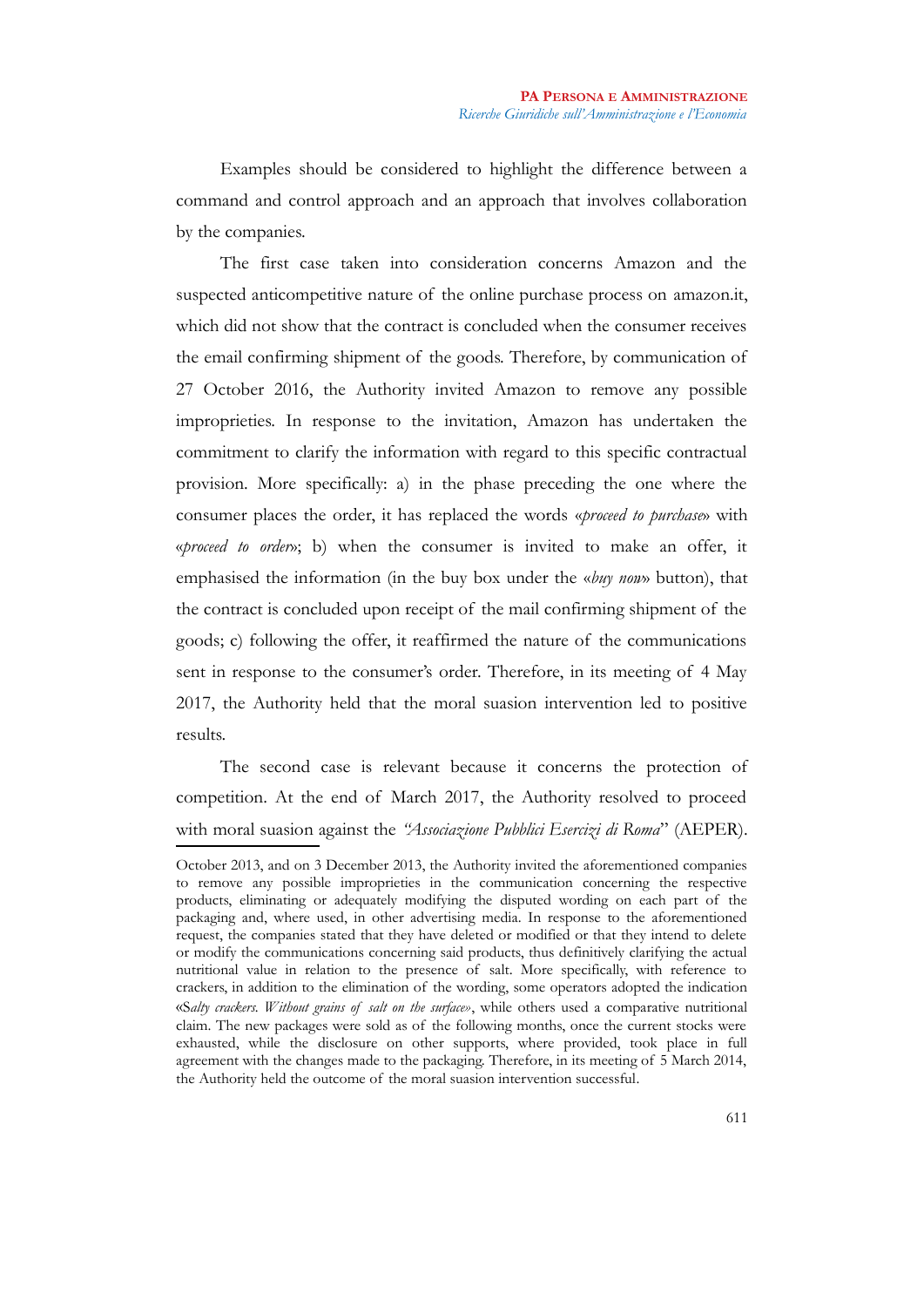The AEPER Board had decided to publish, through some press articles, a series of data relating to the increase of management costs borne by the merchants over the past 10 years. As such, it "recommended" to all public establishments in Rome and the province a gradual increase in price, of between 10 and the 20 cents, for a cup of coffee to be charged to the consumer. The case was dismissed by the Authority at the end of June as, in response to the moral suasion, AEPER adequately corrected its previous communications which suggested to its associates a price increase per cup. More specifically, the President of AEPER stated in a press release that the data disseminated were aimed at focusing attention on the increases in the operating costs of the businesses recorded by the AEPER Study Centre and assured that «*the Roman establishments are willing to support possible higher operating costs without applying any increase in the price of the cup at the counter*».

It is clear that in both cases the companies operating on the market and the association of public establishments in Rome have chosen to change their behaviour, stopping the initiation of the proceeding. However, it is the third case that has most attracted the attention of antitrust law scholars because it allows a comparison between collaboration (through recourse to moral suasion) and the authoritative alternative (the usual command and control method). Therefore, let us take a look at the case of Apple which, as part of the advertising claims made to promote its iPhone 7, advertised the device's water resistance feature including a warranty limitation for the damage caused by liquids. These elements specifically emerged from information posted on Apple's website and in some commercials. Therefore, by communication of 23 February 2017, the Authority invited Apple to remove any possible improprieties. In response, Apple has collaborated with the Authority to provide more detailed information to consumers. On April 26 of the same year, Apple confirmed that the promotional spots deemed relevant by the Authority would no longer be broadcasted in Italy. In addition, the company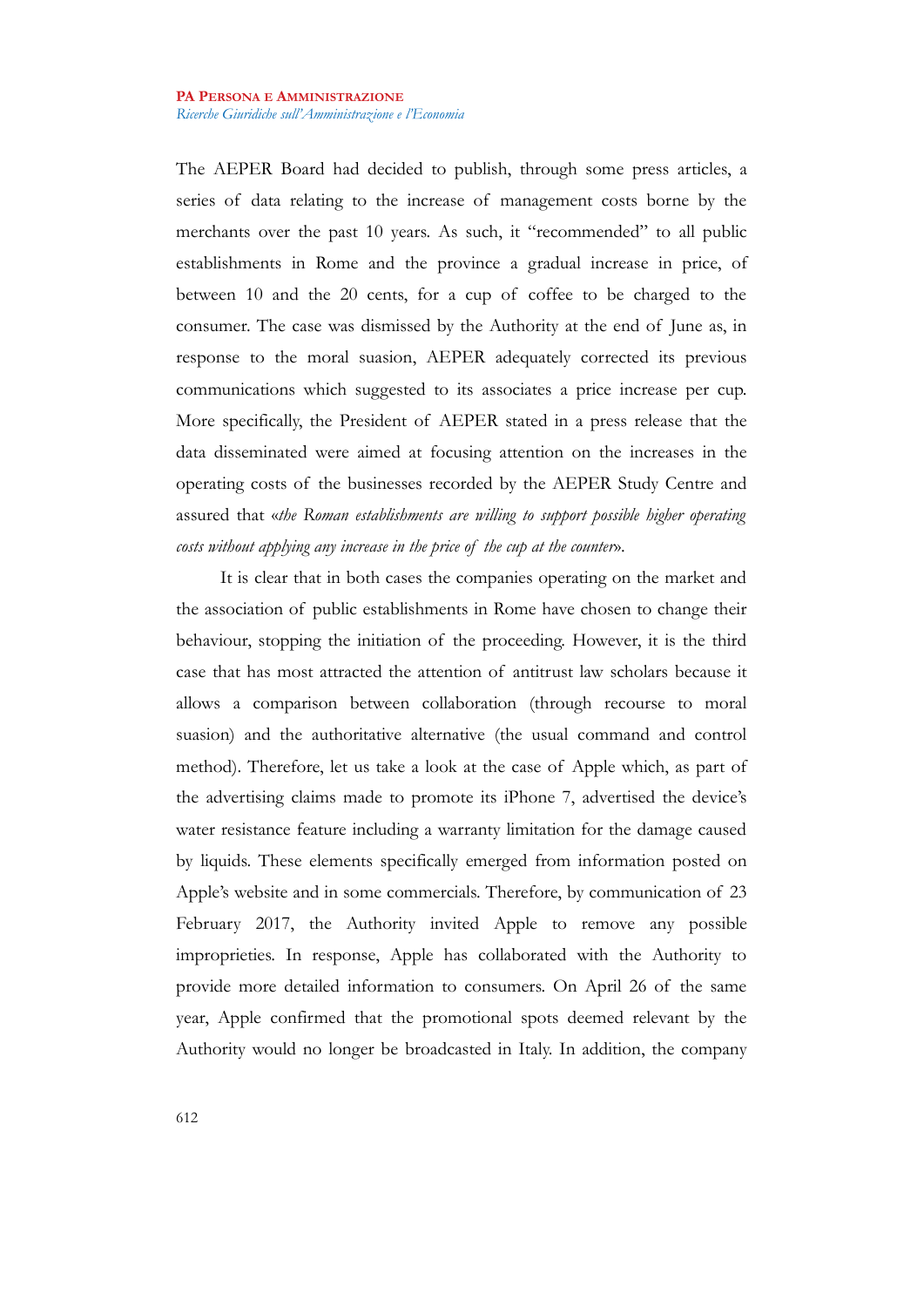reassured that it had updated, on the apple.com/it website, the references in relation to the "splash, water and dust" resistance of the iPhone 7 as well as amended marketing and support materials by informing that «*the warranty does not cover damage caused by liquids in conditions of use not envisaged by the IP67 rating*». Therefore, the Authority considered that the moral suasion intervention led to positive results.

The benefits of resorting to moral suasion are evident: the deceptive profiles of advertising were eliminated in three months with the company's collaboration; it was not deemed necessary to initiate a procedure; sanctions were not applied; but above all the company's reputation did not suffer discrediting consequences in the eyes of potential customers.

Such positive effects are even more evident if we consider the same case, which was again brought to the attention of the Authority exactly two years later, regarding a different iPhone model, specifically the 11 and 11 pro. The Authority again takes into consideration advertising messages in which the feature of the phones being water resistant was enhanced for a maximum depth varying between 4 meters and 1 meter, depending on the model, and up to 30 minutes. According to the Authority, however, the messages did not clarify that this feature exists only in specific conditions, for example during specific and controlled laboratory tests using static and pure water, and not under normal conditions of use of the devices applied by consumers.

In relation to the conduct described above, the Parties were notified of the initiation of investigative proceedings for the alleged violation of Articles 20, 21 paragraph 1, letters b) and g), 24 and 25 of the Italian Consumer Code (*Codice del Consumo*) on November 29, 2019. In this case, the Authority alleged the deceptiveness of the promotional messages of the different iPhone models regarding the "water resistance" feature of each of the advertised products and the respective limitations expressly indicated therein. More specifically, given the emphasis of the "water resistance" feature used to promote the various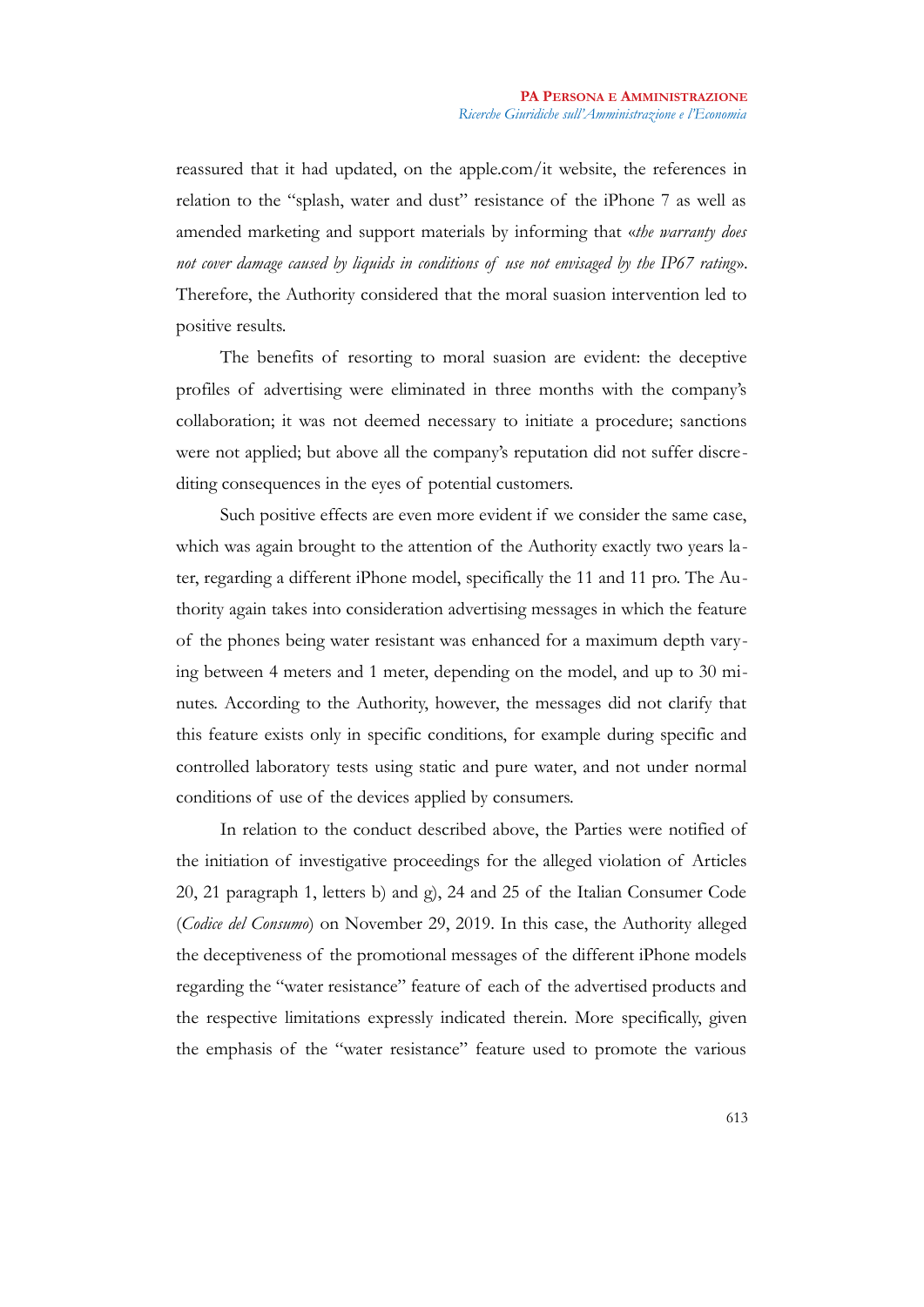products, the warranty exclusion for all sorts of introductions of liquids appeared capable of misleading consumers with regard to the characteristics of the products themselves and the related service rights that must be granted, in particular the legal warranty of conformity and the warranty of the Apple manufacturer. As such, they could make a purchasing decision that they would not have made otherwise. Following a long and complex investigation, a year later the Authority decided that the commercial practice was unfair under Article 21, paragraph 1, letters b) and g), of the Consumer Code, and prohibited its dissemination or continuation. It furthermore imposed an administrative pecuniary sanction of ten million euros. It also required the company to notify the Authority, within 60 days of receipt of the measure, of the initiatives taken in compliance with the formal warning. Last but not least, it required Apple to publish an extract of the resolution, pursuant to Article 27, paragraph 8, of the Consumer Code, for a period of one 180 days on the website www.apple.com/it/ and specifically on the web page www.apple.com/it/iphone/ through a link called «*Consumer protection information*», taking the shape of an icon of the same size as the various iPhone models and positioned next to them. The Authority claimed that the publication should fully reflect the layout, structure and appearance of the extract from the proceedings and the methods of dissemination should not be such as to frustrate the effects of the publication.

# **3. The Authority's powers with regard to competition and consumer protection**

Why is it impossible to ignore moral suasion when speaking of independent authorities in general and, specifically, of the Italian Competition

# Authority<sup>[6](#page-9-0)</sup>?

<span id="page-9-0"></span><sup>6</sup>Extensive literature exists on the protection of competition in Italy. See, for all, M. ANTONIOLI, *Mercato e regolazione,* Milano, Giuffrè, 2001; F. BASSI – F. MERUSI (edited by), *Mercati e amministrazioni indipendenti*, Milano, Giuffrè, 1993; S. CASSESE, *Negoziazione e trasparenza nei procedimenti davanti alle Autorità indipendenti*, in *Il procedimento davanti alle Autorità indipendenti*, Torino, 1999, 42; S. CASSESE - C. FRANCHINI, *I garanti delle regole*, Bologna, il Mulino, 1996; M. CLARICH, *Autorità indipendenti. Bilancio e prospettive di un modello*, Bologna, il Mulino,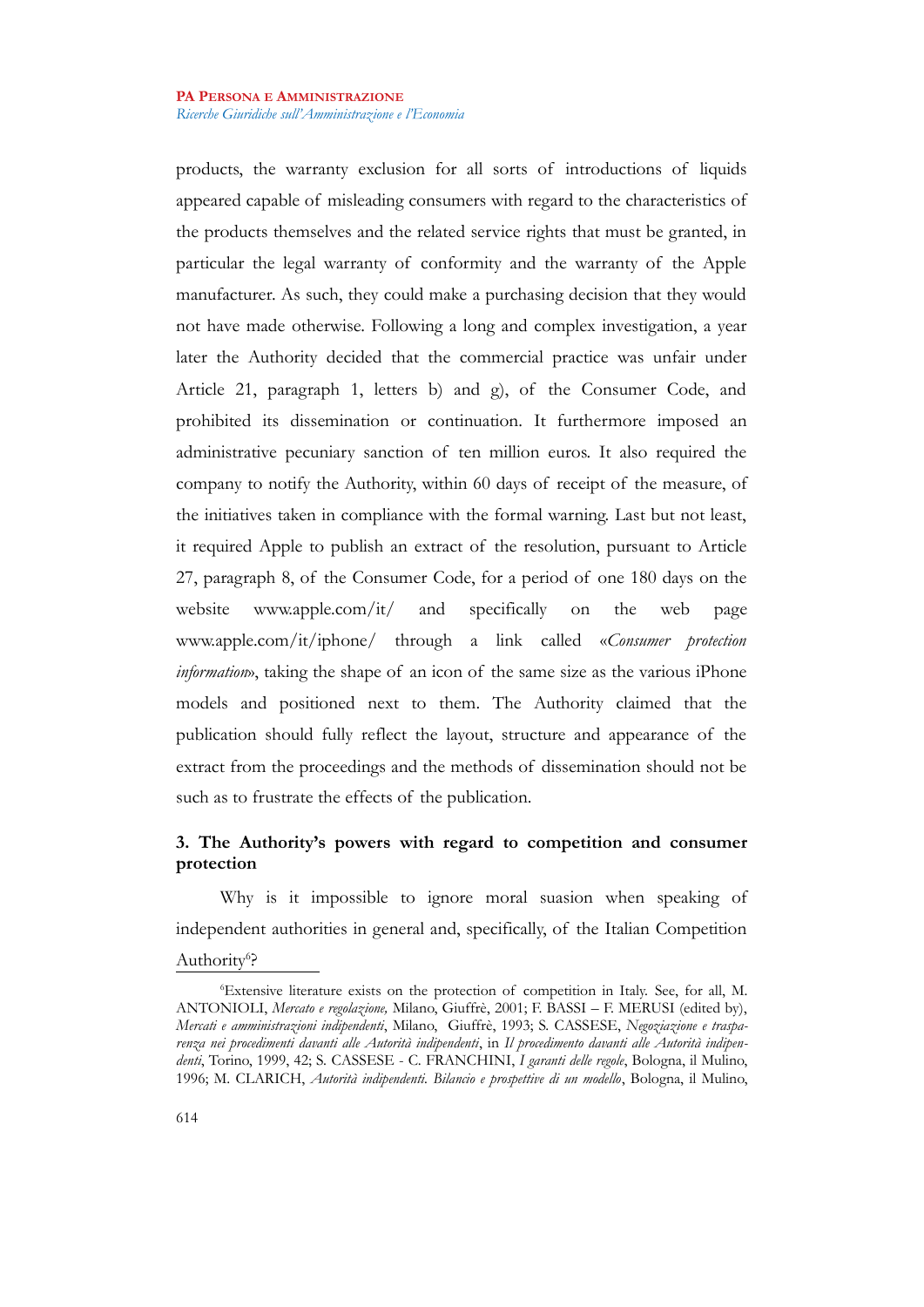The answer lies not only in the influence that the Authority has on companies (authoritativeness) and in the purpose of its action aimed at promoting morally and socially correct behaviour, but also in the "mixed" nature of its action, between the public and private systems. This hybridization also derives from the fact that the regulatory provisions are not a rule of conduct for the administration, but for those operating on the market. Its application depends on these parties (and not on a public administration instead), in their interactions with other private parties, establishing a trilateral relationship between regulator, regulated parties and the beneficiaries of such regulation. The role of private parties (companies) and their freedom of  $\arctan^7$  $\arctan^7$  clearly appears with the evolution of the Authority's powers within a

<span id="page-10-0"></span>7 See A. LALLI, *La disciplina della concorrenza e diritto amministrativo*, Bologna, 2008, who, in his concluding remarks on the relationship between public powers and private autonomy, points out that «*competition prohibitions make sense only if the broadest legal guarantee of freedom of selfdetermination on the markets is implied. Without the latter, those rules lose their very raison d'être. Thus, their existence in our legal system, traditionally characterised by pervasive control and management of the economy by the public authorities, also justified the necessary re-evaluation of the role of private autonomy in production*

<sup>2005;</sup> ID. *Per uno studio sui poteri dell'Autorità garante della Concorrenza e del Mercato*, in *Dir. amm.*, 1993, pp. 77 ff.; ID., *L'attività di segnalazione e consultiva dell'Autorità garante della concorrenza e del mercato: un presidio contro le degenerazioni del processo politico- parlamentare?*, cit., 1997, p. 85; M. D'ALBERTI - A. PAJNO (edited by), *Arbitri dei mercati. Le autorità indipendenti e l'economia*, Bologna, Il Mulino, 2010; M. DE BENEDETTO, *L'Autorità garante della concorrenza e del mercato,* Bologna, Il Mulino, 2000; F. GHEZZI, *L'attività consultiva, di segnalazione e "conoscitiva" dell'Autorità garante: una premessa,* in *Concorrenza e mercato. Rassegna degli orientamenti dell'Autorità Garante*, 1994, p. 229 ff.; P. FATTORI*, I poteri dell'Autorità garante in materia di intese ed abusi di posizione dominante: diffide e sanzioni*, *cit*.*,* 877; A. LASPINA - G. MAJONE, *Lo Stato regolatore*, Bologna, Il Mulino, 2000; P. LAZZARA, *Autorità indipendenti e discrezionalità*, Padova, CEDAM, 2001; M. MANETTI, *Poteri neutrali e Costituzione*, Milano, Giuffrè, 1994; F. MERUSI, *Democrazia e autorità indipendenti*, Bologna, Il Mulino, 2000; AA.VV., *I garanti delle regole*, edited by S. Cassese e C. Franchini, Bologna, Il Mulino, 1996; F. MERUSI – M. PASSARO, *Autorità indipendenti*, in *Enc. dir.*, VI agg., Milano, Giuffrè, 2002; V. MANGINI, G. OLIVIERI, *Diritto antitrust*, Torino, Giappichelli, 2000; M. PASSARO, *Le amministrazioni indipendenti*, Torino, Giappichelli, 1996; S. NICCOLAI, *I poteri garanti della Costituzione e le autorità indipendenti*, Pisa, ETS editore, 1996; A. PREDIERI, *L'erompere delle autorità amministrative indipendenti*, Firenze, Passigli editore, 1997; F. MUNARI, G. PERA, *Concorrenza e antitrust,* Bologna, 2001; M. RAMAJOLI, *Attività amministrativa e disciplina antitrust,* Milano, Giuffrè, 1998, 507; ID., *Il contraddittorio nel procedimento antitrust,* in *Dir. Proc. Amm.,* 2003, 665; C. RABITTI BEDOGNI e P. BARUCCI (edited by) *20 anni di Antitrust. L'evoluzione dell'Autorità garante della Concorrenza e del Mercato,* Torino, Giappichelli, 2010; A. POLICE, *Tutela della concorrenza e pubblici poteri,* Torino, Giappichelli, 2008*;* G. TESAURO, M. TODINO, *Autorità garante della concorrenza e del mercato,* in *Enc. dir.,* VI agg., 2002, p. 112 ff.; G. TESAURO - M. D'ALBERTI, *Regolazione e concorrenza*, Bologna, Il Mulino, 2000; G. TESAU-RO -M. TODINO, *Autorità garante della concorrenza e del mercato,* in *Enc. Dir., VI agg.,* Milano, 2002, p. 117; L. TORCHIA, *La nuova costituzione economica,* in *L' amministrazione pubblica in Italia*, a cura di S. CASSESE e C. FRANCHINI, Bologna, Il Mulino, 1994.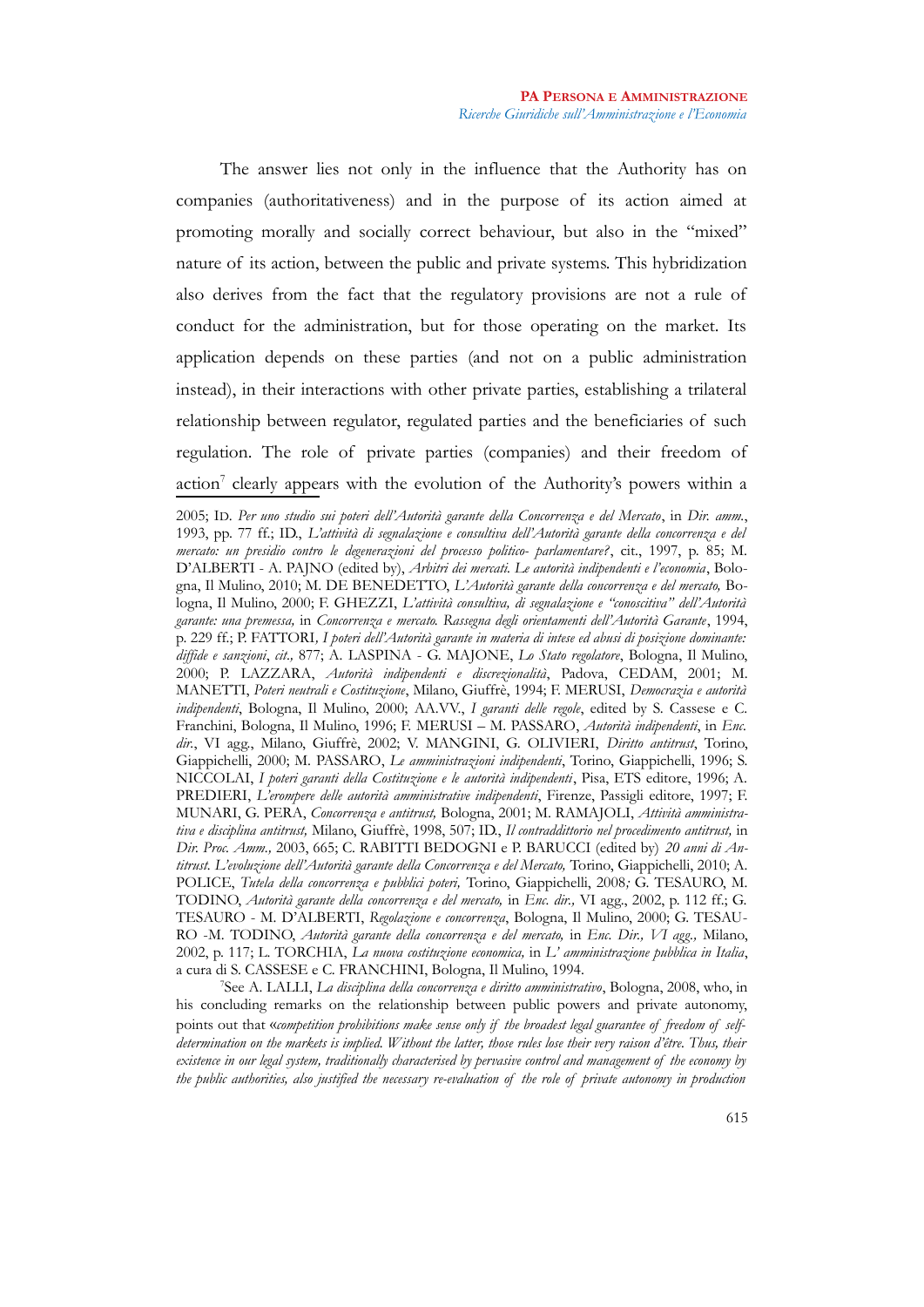model in which: a) the company's freedom to act and react on the market is its cornerstone, even in the case of anticompetitive behaviour ascertained by the Authority, choosing the measure necessary to resolve the anticompetitive practice; b) the powers attributed to the Authority are not limited to repressing anticompetitive practices by means of sanctions, but are overall aimed at protecting the market.

The starting point is the finding that within antitrust law, which proposes the same public/private dichotomy as Article 41 of the Italian Constitution, the provisions aimed at recognising the companies' fundamental role in their actions and self-determination have always coexisted with provisions limiting their freedom to protect several public interests. In fact, the protection given to this autonomy by the legal system is not "absolute" and can, therefore, be subjected to limitations and be coordinated «*to allow contextual compliance with several constitutionally relevant interests*» [8](#page-11-0) .

Article 1 of Italian Law 241 of 1990 clarifies that its provisions are issued «*to implement Article 41 of the Italian Constitution to protect and guarantee the right to economic initiative*».

Companies are allowed to define their organisation and business in such a way as to maximise their economic efficiency and to make profitable investments necessary to introduce the appropriate innovations into production processes.

The freedom to conduct business is thus protected in the original structure of antitrust law in that business activities and conduct are not prohibited per se, but only when its goal or effect is to restrict competition. This topic has been extensively dealt with and we here refer to previously theorised considerations<sup>[9](#page-11-1)</sup>. The objective here is to consider the consumer

*processes »*.

<span id="page-11-1"></span><span id="page-11-0"></span><sup>8</sup>Constitutional Court, judgment no. 2797 July 2006, in *Giur. It.*, 2007, 2, 303. <sup>9</sup>C. LEONE, *Gli impegni nei procedimenti antitrust,* Milano, Giuffrè, 2012.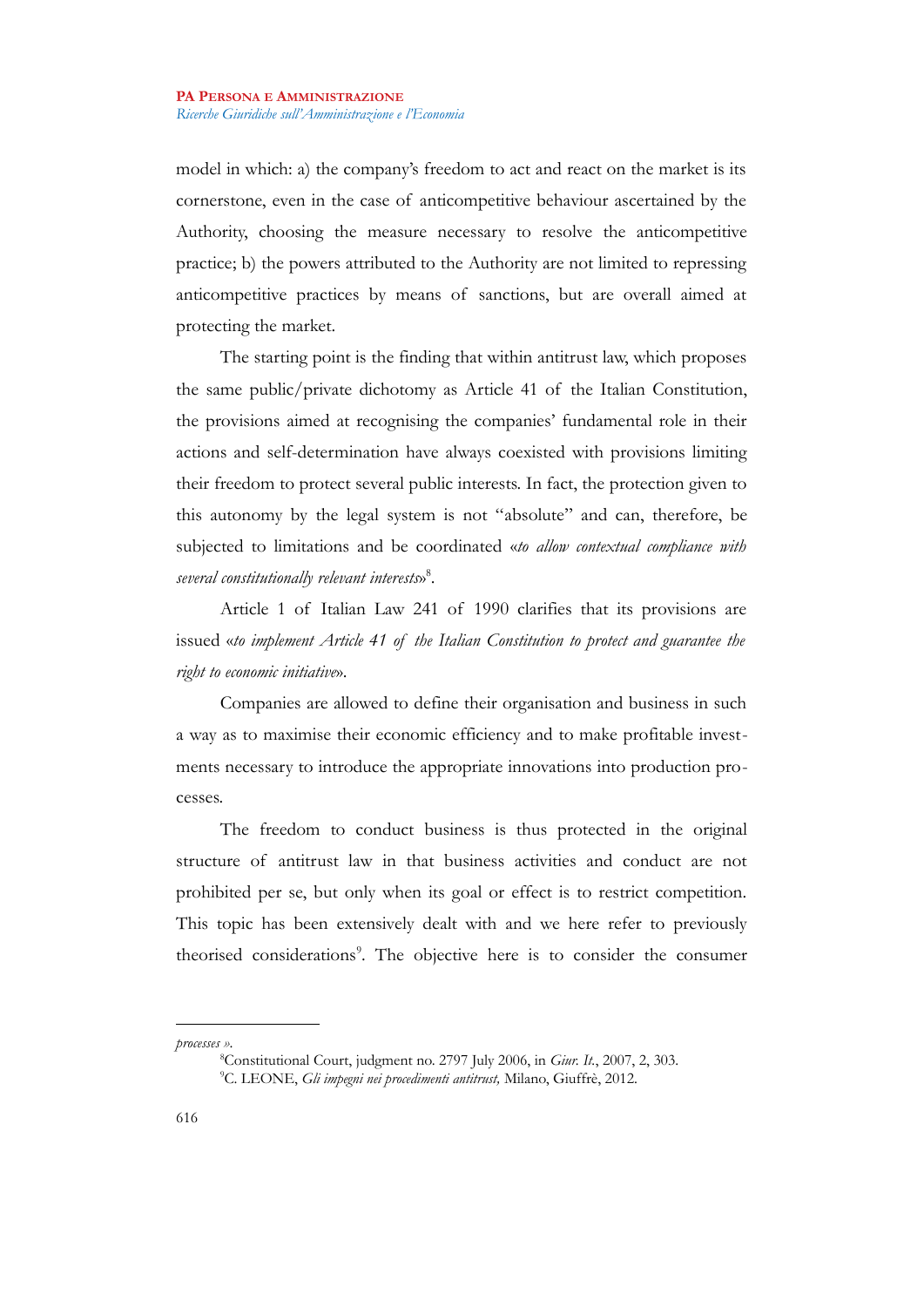protection model, based, in terms of powers, along the lines of the protection of competition.

Also in this case, the model is flexible both to ensure that the legislation adapts to changing and complex cases, and to allow effective freedom for companies, whose conduct is not strictly prohibited regardless of an effective assessment of its effects on the market.

The Authority's powers are governed such as to respect this freedom; one can indeed argue that in Italian Law no. 287 of 1990 not only inhibitory and sanctioning logics coexist but also consensual ones (think of commitments). First, the Authority has a power to issue formal warnings, which forces companies to eliminate infringements. The rule simply states that the Authority «*sets the deadline for the companies and entities concerned to eliminate said infringements*». The framework of the powers attributed to the Italian Competition Authority is enriched by the provision of the possible imposition of an administrative sanction<sup>[10](#page-12-0)</sup>.

In fact, alongside the power to issue formal warnings, paragraph 1 of Article 15 of Italian Law no. 287 of 1990 provides that the Authority orders a pecuniary administrative sanction in cases of serious infringements, taking into account their seriousness and duration. Such sanctions are determined by the Authority and do not exceed 10% of the company's or entity's turnover in the last financial year closed prior to notification of the formal notice.

<span id="page-12-0"></span><sup>&</sup>lt;sup>10</sup>On the importance of sanctioning powers within the Authority's functions see M.A. SANDULLI, *I criteri per l'applicazione e la determinazione delle sanzioni,* in *20 anni di antitrust*, *cit*., 449.

On *ex multis* administrative sanctions see P. CERBO, *Le sanzioni amministrative,* Milano, Giuffrè, 1999; G. ZANOBINI (*Le Sanzioni amministrative*, Torino, 1924, p. 1), who, in 1924, defined the administrative sanction as "a technical penalty", applied to a public administration when exercising an administrative power; M. A SANDULLI, *Le sanzioni amministrative pecuniarie. Profili sostanziali e procedurali,* Napoli, 1983, Jovene, pp. 2 ff. The Author claims to have been able to identify «*the* proprium *of the sanctioning phenomenon in the primarily afflictive essence that characterizes the provisions expressing it, considering not the – albeit indirect – satisfaction of the specific interest that is allegedly unsettled, but rather the other, more general, (public) interest to comply with the legal system (whether this is the general or the administration's specific system). Yet in no case, in light of a higher need for justice, the interference with the system remains unpunished»;* A. TRAVI, *Sanzioni amministrative e pubblica amministrazione,* Padova, CEDAM,1983.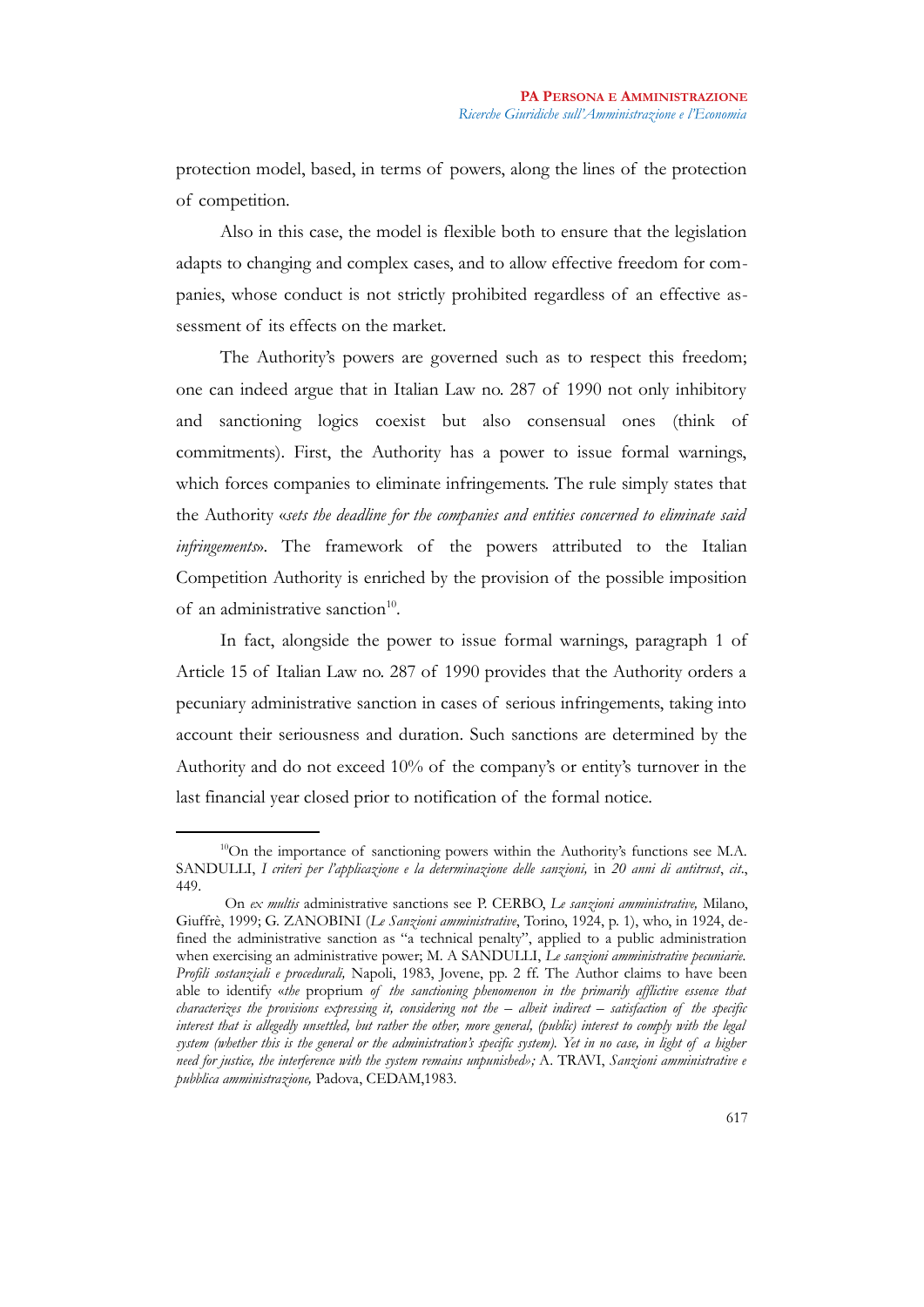Similarly, Article 17 b) of the Regulation on investigative procedures for consumer protection, already taken into consideration in the first part of this paper, requires that the decision of deception/illegality of advertising messages or unfair commercial practices be accompanied by a formal warning and a financial penalty, as well as possibly by publishing an extract of the measure and/or an amendment declaration and/or by the deadline to adapt product packaging. But alongside these powers, and as an alternative to them, there is moral suasion, an instrument judged by the Authority to be particularly effective in terms of consumer protection and collaboration with companies.

Moreover, consumers have always had a prominent place within the framework of antitrust protection built on the model of European law, established by the national legislator in Italian Law 287 of 1990, interpreted by constitutional caselaw, applied by the Authority and guided by legal scholars $^{11}$  $^{11}$  $^{11}$ .

The latter hold that the protection of competition must aim at improving the offer addressed by companies to consumers, who must be free to choose in the absence of deception or constraint between multiple products offered on the market, which can be purchased at a low price to be set without collusion or abuse.

The Authority aiming to give the consumer a central role in the application of competition rules represents an evolution of the antitrust protection system. The inseparable link between the protection of competition and the protection of consumers is consistent with the Authority's mission to protect competition, since the behaviours affecting the consumer's freedom of choice alter the functioning of the market.

<span id="page-13-0"></span><sup>11</sup>G. DELLA CANANEA, *Complementarietà e competizione tra le autorità indipendenti*, in *20 anni di Antitrust*, *cit*., 319; G. GUIZZI, *Consumatori e concorrenza nell'esperienza della giurisprudenza civile, ibidem*, 1149; M. LIBERTINI, *La tutela della libertà di scelta del consumatore e i prodotti finanziari*, *cit*.; A. PERA, *Le relazioni pericolose: antitrust e interesse dei consumatori*, in *20 anni d'Antitrust*, 1165; V. ROPPO, *Regolamentazione del mercato e interessi di riferimento: dalla protezione del consumatore alla protezione del cliente?*, *ibidem*, 1186; M. SIRACUSA - F. CARONNA, *Le competenze in materia di diritto dei consumatori*, in *[www.agcm.it](http://www.agcm.it/)*.; S. TORRICELLI, Il *mercato dei servizi di pubblica utilità*, *cit*., 296, who notes that the criterion for balancing individual freedoms is not competiton, but rather social utility, which is to be achieved through competition.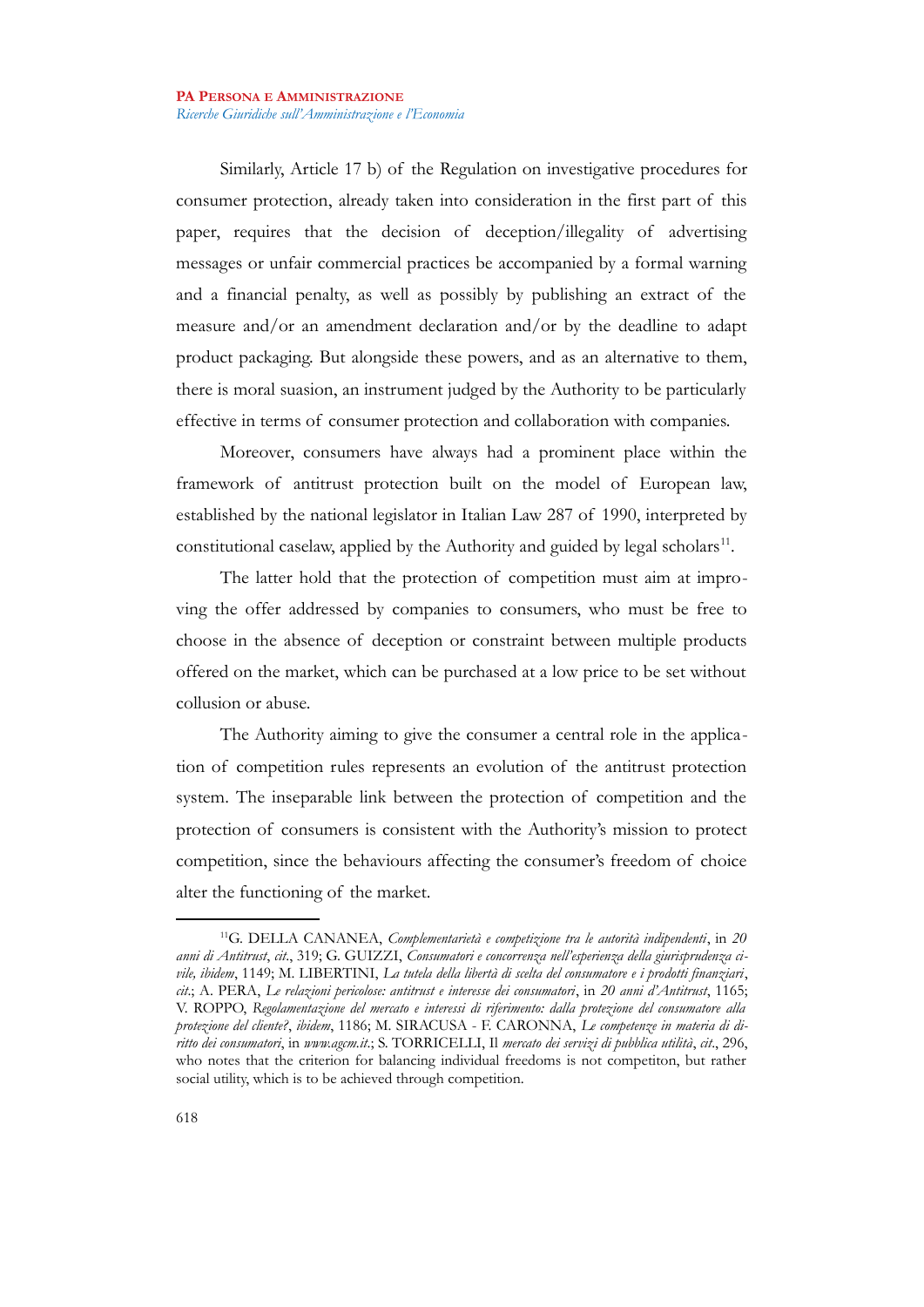Therefore, moral suasion fits well into the logic of a protection system that places corporate freedom at the centre of the competition rules' effectiveness together with consumer protection. It fits well as an alternative tool to command and control because it reduces lengthy proceedings, avoids the discrediting of companies and adapts to particularly difficult times, such as those that companies are currently experiencing.

## **4. Concluding remarks**

Considering the reflections above, it is appropriate to place moral suasion in a broader framework. The topic, indeed, is not new and its ancient origins are revealed by the studies of behavioural sciences. Some examples showing this can be taken from the work of D. HALPERN, *Inside the nudge unit [How small changes can make a big difference](https://www.amazon.it/Inside-Nudge-Unit-changes-difference/dp/0753556553/ref=sr_1_1?adgrpid=50077527502&dchild=1&gclid=CjwKCAiAnIT9BRAmEiwANaoE1bHineG6Q9Hg0WesoUtSVBhEKvXDJuZVcQVaemLOgEDsM2MuDJtRNhoCa3UQAvD_BwE&hvadid=255181297320&hvdev=c&hvlocphy=1008463&hvnetw=g&hvqmt=e&hvrand=984594400973020432&hvtargid=kwd-300504123568&hydadcr=18610_1763852&keywords=inside+the+nudge+unit&qid=1604402182&sr=8-1&tag=slhyin-21)* [12](#page-14-0) *.*

Scholars approaching the issue *of moral suasion* in Italy, therefore, cannot ignore the very thorough studies conducted in other countries, which show a high sensitivity towards instruments other than the traditional and applied command/obligation/sanction method. The latter should, in fact, not be the only way to force citizens to act in a certain way, considering that less coercive and sometimes more effective methods can be used.

History is full of examples. The first example to consider concerns Frederick the Great of Prussia who, in the mid-1700s, resorted to the art of persuasion in a time of famine, caused by the scarcity of wheat. The sovereign's intuition was not introducing the potato into the army diet, which would have represented a valid nutritional alternative to wheat, but rather to convince the population to accept it. The population, in fact, was unfamiliar with the flavour, considered as insipid, as well as with the way it grew: the tubers produce a crop underground, unlike wheat and maize that sprout from the earth. At first, Frederick the Great adopted a terror-based strategy: he threatened to cut off

<span id="page-14-0"></span><sup>&</sup>lt;sup>12</sup>D. HALPERN, *Inside the nudge unit* [How small changes can make a big difference](https://www.amazon.it/Inside-Nudge-Unit-changes-difference/dp/0753556553/ref=sr_1_1?adgrpid=50077527502&dchild=1&gclid=CjwKCAiAnIT9BRAmEiwANaoE1bHineG6Q9Hg0WesoUtSVBhEKvXDJuZVcQVaemLOgEDsM2MuDJtRNhoCa3UQAvD_BwE&hvadid=255181297320&hvdev=c&hvlocphy=1008463&hvnetw=g&hvqmt=e&hvrand=984594400973020432&hvtargid=kwd-300504123568&hydadcr=18610_1763852&keywords=inside+the+nudge+unit&qid=1604402182&sr=8-1&tag=slhyin-21), [Ebury Publishing,](https://www.ibs.it/libri-inglese/editori/ebury-publishing) 2016.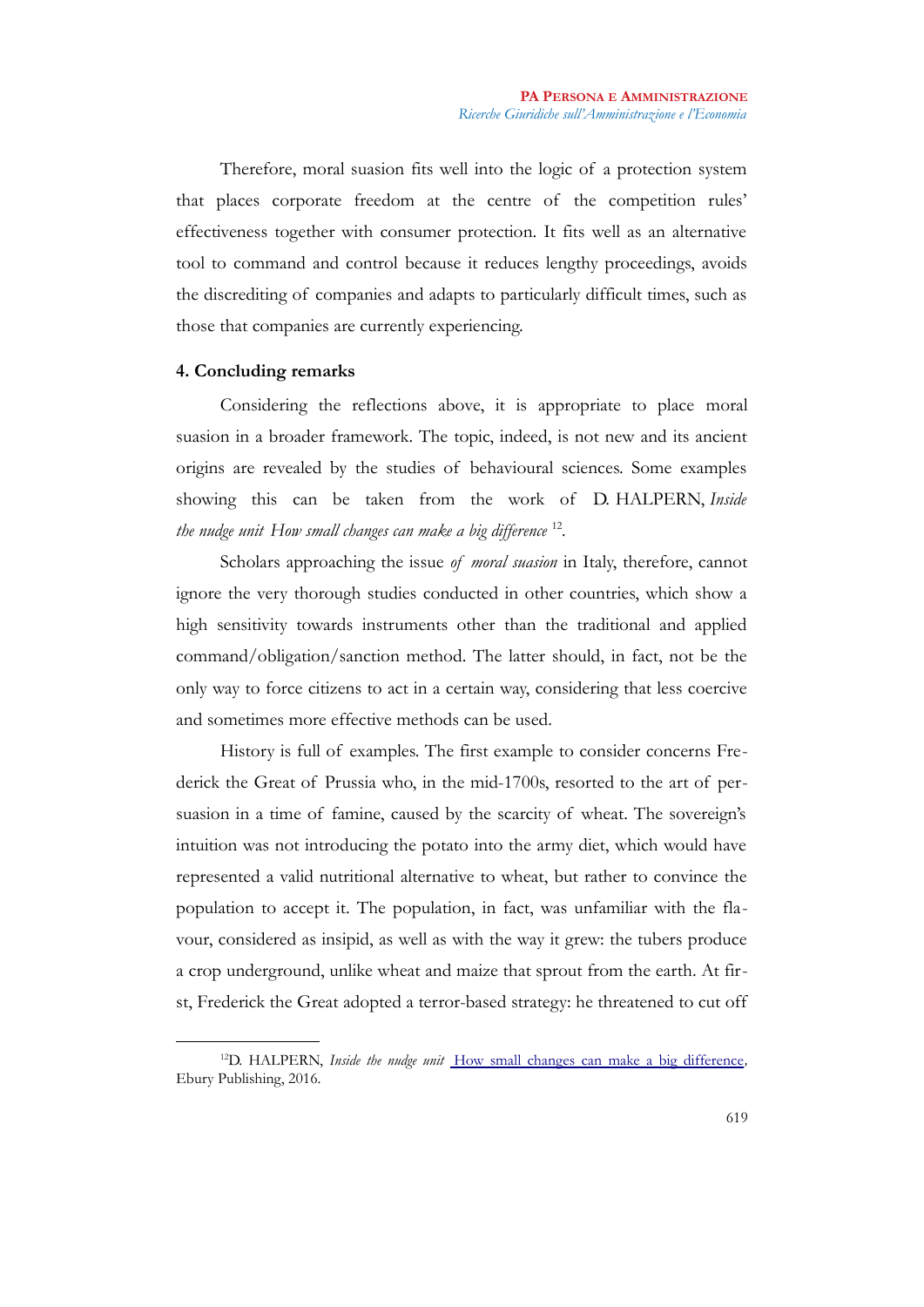the nose and ears of all the farmers who would not plant potatoes. He then adopted a much more refined strategy: he ordered his soldiers to mount a guard in front of the potato fields pretending to protect the tubers in order to pique farmers' interest. So it happened, the local peasants noticed their king's conspicuous admiration for the potato flowers and the tubers themselves, and sneaked in to steal and plant the "royal crop". In a short time, many potatoes were stolen and soon they were widely grown and eaten.

Frederick's interventions provide a striking example of the limits of applying laws and sanctions and the power of a subtler approach to change behaviour. And it paid off. In the years of war that followed, unlike many rival nations, the Prussians did not starve. While passing armies could easily raid granaries, potatoes in the ground were far less likely to be taken. In the medical field, there are numerous examples of behaviours that have influenced the conduct of citizens. For example, a major turning point in the use of anaesthetics came when Queen Victoria decided to use chloroform to facilitate the birth of her eighth child in 1853. In the medical establishment of the time, the use of chloroform was extremely controversial, but the Queen's use of anaesthesia was a more powerful message that even the medical establishment could not argue with. When she also used it for the birth of her last child in 1857, the use of anaesthesia to relieve labour pain became widespread, at least among those who could afford it.

Many years have passed since these first interventions and behavioural sciences have demonstrated the impact of tools that can significantly change behaviour at relatively low cost. Policy makers have more reliable tools at their disposal to be used for "soft" behavioural change (instead of legislation and  $regularions)^{13}$  $regularions)^{13}$  $regularions)^{13}$ .

<span id="page-15-0"></span><sup>13</sup>D. KAHNEMAN, *Pensieri lenti e pensieri veloci* (Italian translation), Mondadori, 2012; R. H. THALER, CASS R. SUNSTEIN, *Nudge. La spinta gentile* (Italian translation), Feltrinelli, 2014; R. H. THALER, *Misbehaving* (Italian translation), Einaudi, 2018; R. VIALE, *Oltre il nudge*, Il Mulino, 2018; R. SUTHERLAND, *Alchemy: The Surprising Power of Ideas that Don't Make Sense,* HarperCollins, 2019; A. ZITO, *La nudge regulation nella teoria giuridica dell'agire amministrativo. Presupposti e limiti del suo utilizzo da parte delle pubbliche amministrazioni*, Editoriale Scientifica, 2021.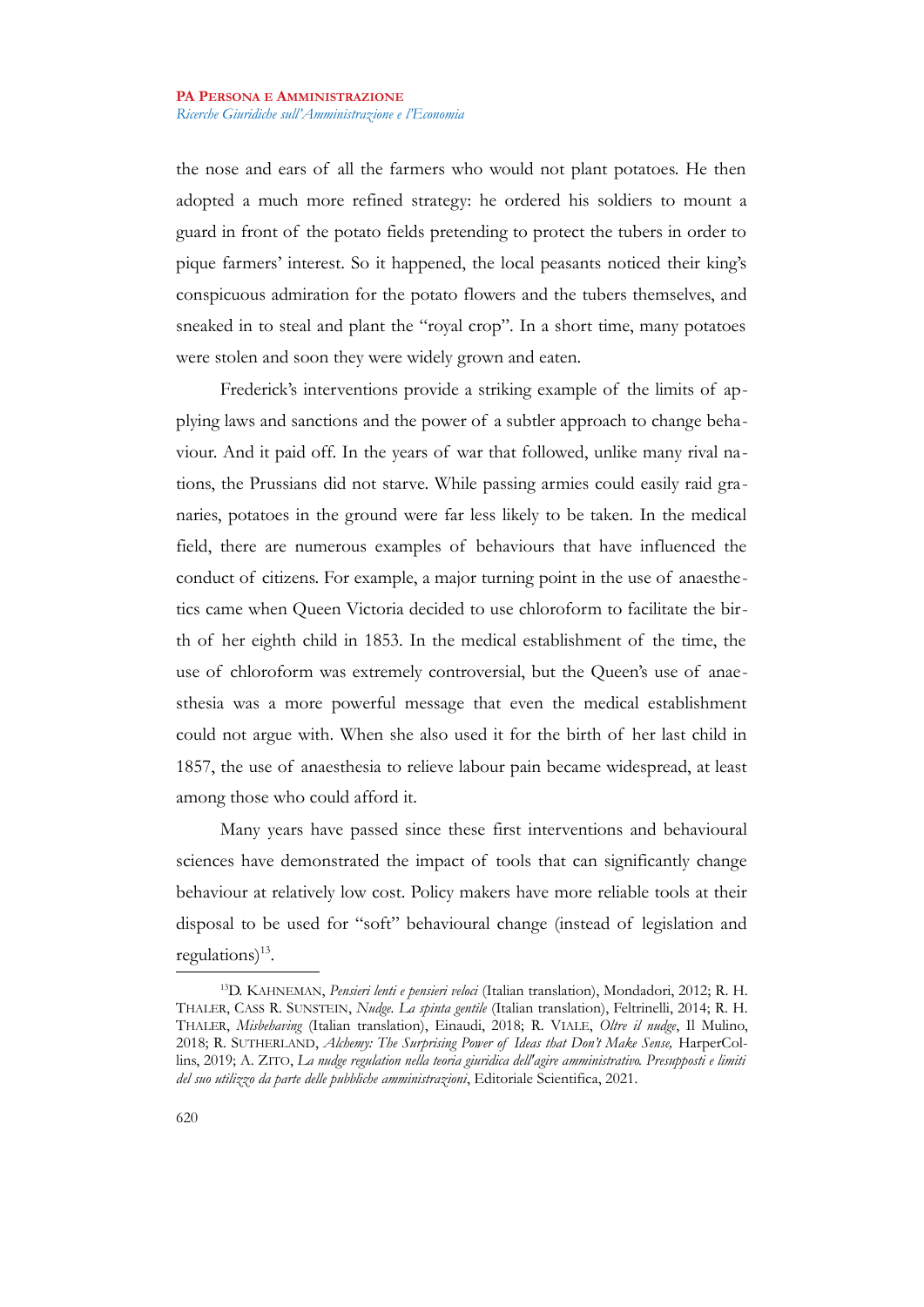After all, behavioural insights (BI) have greatly expanded our understanding of how the psychological, social and cultural factors that govern human behaviour affect results. Governments increasingly recognise the value of BI- the most recent OECD research has mapped over 200 government units, initiatives and partnerships around the world applying BI to public policy.

The OECD has been at the forefront of documentation and research on the use of BI in public policy in general and in areas such as consumer protection, the environment, financial education, corporate behaviour, public sector integrity, obesity, and regulatory policy. In conclusion, we would like to draw attention to the 2019 OECD document *Delivering Better Policies Through Behavioural Insights, NEW APPROACHES,* because it contains a part relating to competition law. The question they have addressed, through empirical research, aims at understanding how the antitrust regime influences the behaviour of the cartel.

More specifically, the research focused on the punishment regime when cartels are detected, to assess whether there are significant differences in cartel behaviour when the fines imposed are applied to corporate executives and not levied on corporate revenues.

The research exclusively focused on antitrust sanctions, but it is nevertheless relevant for these considerations because it highlights a growing attention to the understanding, through behavioural logic, of antitrust choices and to avoid collusive phenomena to the detriment of consumers.

The hope is to continue to process data from different countries on the impact of moral suasion with regard to the repression of unfair practices to the detriment of consumers, specifically, and of competition in general. In other words, attention must be shifted from rules to behaviour, based on the belief that the behavioural dynamics between logical and mandatory contents of the rules and the actual consequences are underestimated. Studying the law